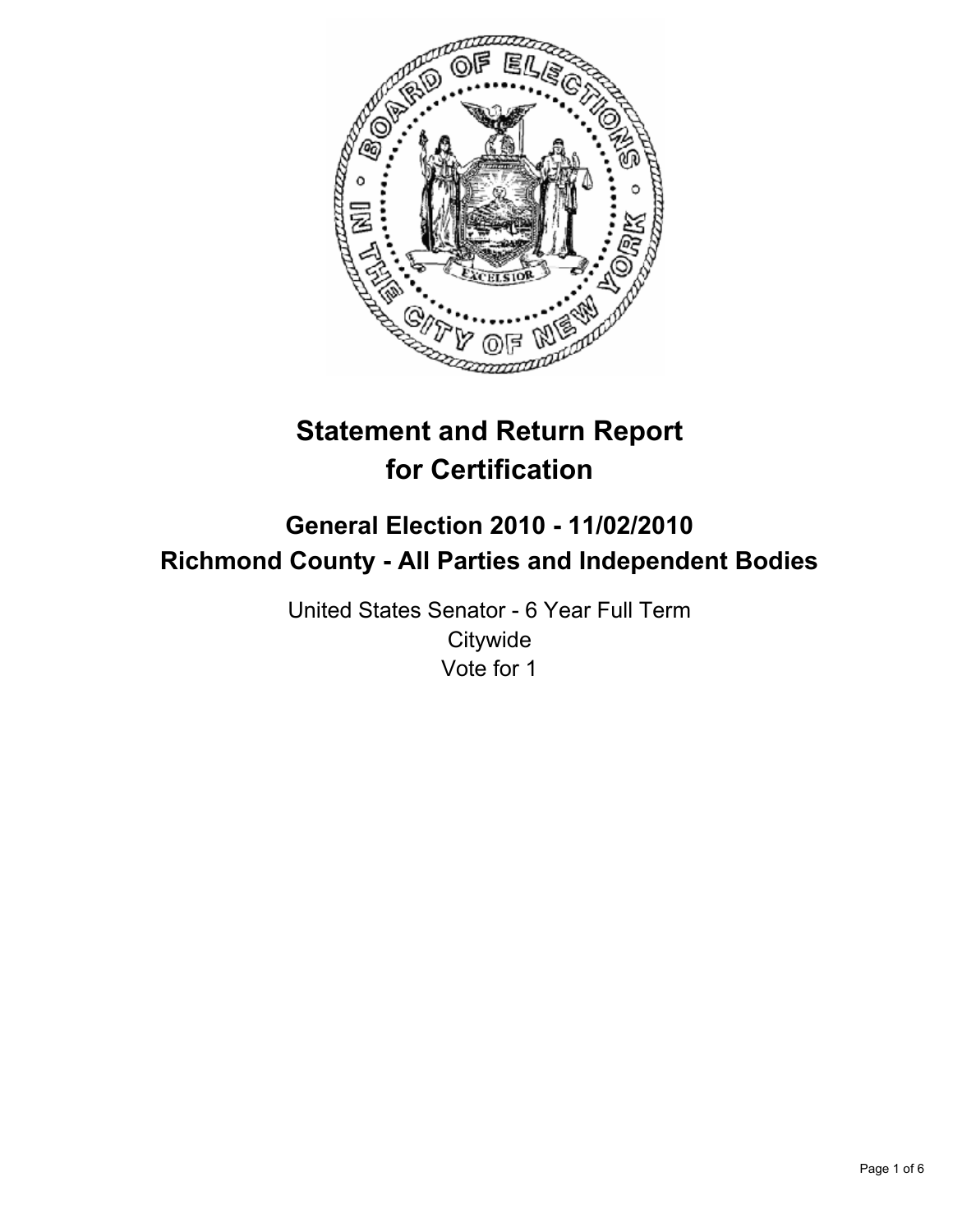

#### **Assembly District 60**

| PUBLIC COUNTER                                 | 16,620 |
|------------------------------------------------|--------|
| <b>EMERGENCY</b>                               | 0      |
| <b>ABSENTEE/MILITARY</b>                       | 647    |
| <b>FEDERAL</b>                                 | 38     |
| <b>AFFIDAVIT</b>                               | 161    |
| <b>Total Ballots</b>                           | 17,466 |
| CHARLES E SCHUMER (DEMOCRATIC)                 | 7,725  |
| JAY TOWNSEND (REPUBLICAN)                      | 6,398  |
| CHARLES E SCHUMER (INDEPENDENCE)               | 810    |
| JAY TOWNSEND (CONSERVATIVE)                    | 1,224  |
| CHARLES E SCHUMER (WORKING FAMILIES)           | 535    |
| <b>COLIA CLARK (GREEN)</b>                     | 77     |
| RANDY A CREDICO (LIBERTARIAN/ANTI-PROHIBITION) | 75     |
| ELIZABETH CAMMARATA (WRITE-IN)                 | 1      |
| <b>GARY BERNSTEN (WRITE-IN)</b>                | 2      |
| <b>GARY SCHROEN (WRITE-IN)</b>                 | 1      |
| <b>GERALD A DENARO (WRITE-IN)</b>              | 1      |
| HARPO MARX (WRITE-IN)                          | 1      |
| JOANTHAN ROSSI (WRITE-IN)                      | 1      |
| NO NAME (WRITE-IN)                             | 3      |
| <b>Total Votes</b>                             | 16,854 |
| Unrecorded                                     | 612    |

#### **Assembly District 61**

| <b>PUBLIC COUNTER</b>                          | 24,889 |
|------------------------------------------------|--------|
| <b>EMERGENCY</b>                               | 0      |
| ABSENTEE/MILITARY                              | 890    |
| <b>FEDERAL</b>                                 | 62     |
| <b>AFFIDAVIT</b>                               | 354    |
| <b>Total Ballots</b>                           | 26,195 |
| CHARLES E SCHUMER (DEMOCRATIC)                 | 16,089 |
| JAY TOWNSEND (REPUBLICAN)                      | 5,373  |
| CHARLES E SCHUMER (INDEPENDENCE)               | 990    |
| JAY TOWNSEND (CONSERVATIVE)                    | 1,324  |
| CHARLES E SCHUMER (WORKING FAMILIES)           | 1,192  |
| <b>COLIA CLARK (GREEN)</b>                     | 185    |
| RANDY A CREDICO (LIBERTARIAN/ANTI-PROHIBITION) | 143    |
| ERIK MERMAGEN (WRITE-IN)                       | 1      |
| <b>GEORGE M CODD (WRITE-IN)</b>                | 1      |
| JONATHAN ROSSI (WRITE-IN)                      | 1      |
| LORI SADDLER (WRITE-IN)                        | 1      |
| MARK ZINK (WRITE-IN)                           | 1      |
| MICHAEL EVANSKI (WRITE-IN)                     | 1      |
| MICHELLE BRIGGS (WRITE-IN)                     | 1      |
| <b>Total Votes</b>                             | 25,303 |
| Unrecorded                                     | 892    |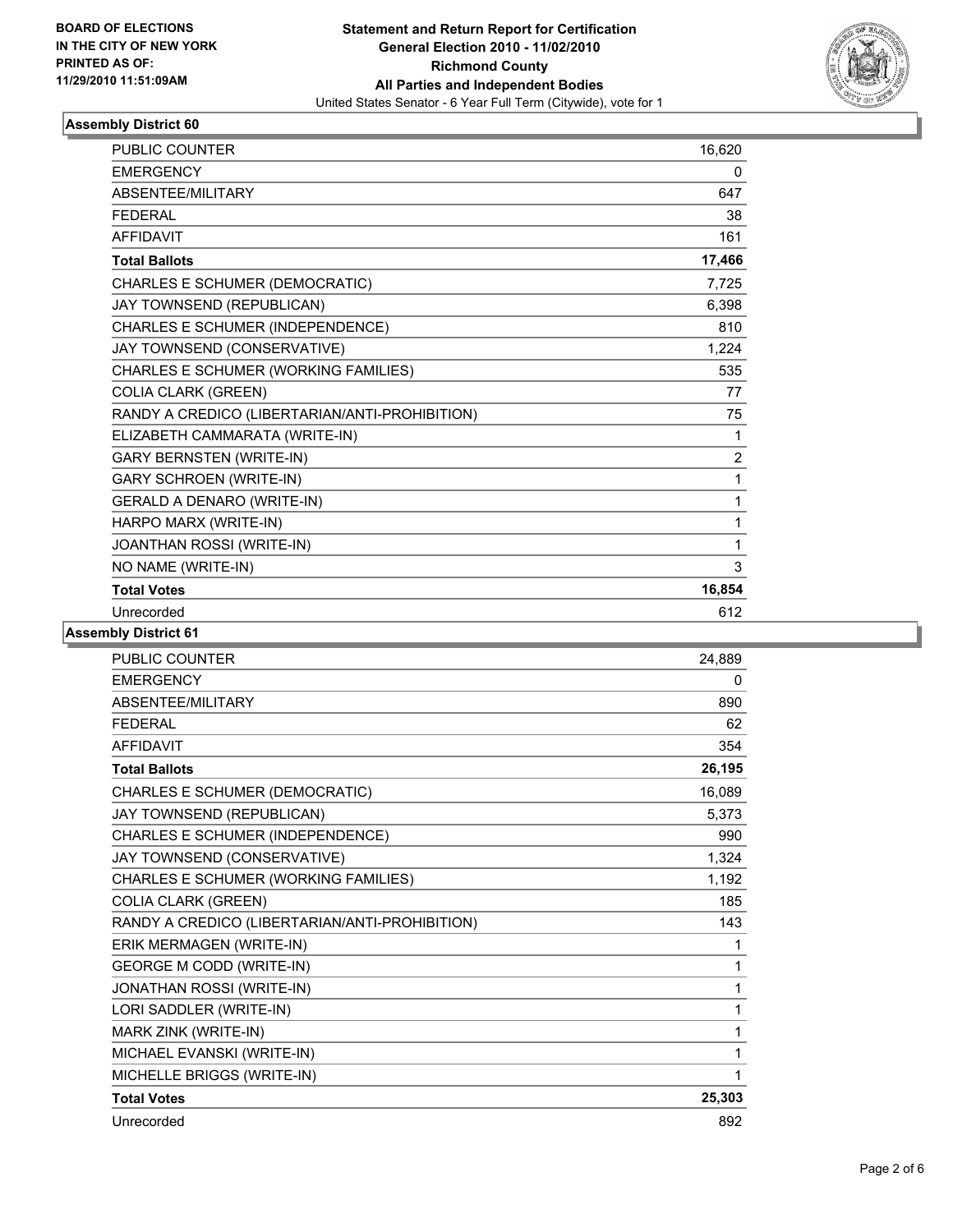

#### **Assembly District 62**

| <b>PUBLIC COUNTER</b>                          | 29,387         |
|------------------------------------------------|----------------|
| <b>EMERGENCY</b>                               | 1              |
| ABSENTEE/MILITARY                              | 843            |
| <b>FEDERAL</b>                                 | 35             |
| <b>AFFIDAVIT</b>                               | 222            |
| <b>Total Ballots</b>                           | 30,488         |
| CHARLES E SCHUMER (DEMOCRATIC)                 | 11,535         |
| JAY TOWNSEND (REPUBLICAN)                      | 13,394         |
| CHARLES E SCHUMER (INDEPENDENCE)               | 1,456          |
| JAY TOWNSEND (CONSERVATIVE)                    | 2,363          |
| CHARLES E SCHUMER (WORKING FAMILIES)           | 713            |
| <b>COLIA CLARK (GREEN)</b>                     | 90             |
| RANDY A CREDICO (LIBERTARIAN/ANTI-PROHIBITION) | 113            |
| ART VANDERLAY (WRITE-IN)                       | 1              |
| <b>BRENDON LANTRY (WRITE-IN)</b>               | 1              |
| MARC LAW (WRITE-IN)                            | 1              |
| MITCHEL ZINK (WRITE-IN)                        | 1              |
| MITCHELL ZINK (WRITE-IN)                       | 10             |
| RJ GUERCIO (WRITE-IN)                          | 1              |
| RUDOLPH GIULIANI (WRITE-IN)                    | 1              |
| RYAN MURPHY (WRITE-IN)                         | $\overline{2}$ |
| TERESA A. ZERILLI (WRITE-IN)                   | 1              |
| THOMAS M LAGUDICE (WRITE-IN)                   | 1              |
| <b>Total Votes</b>                             | 29,684         |
| Unrecorded                                     | 804            |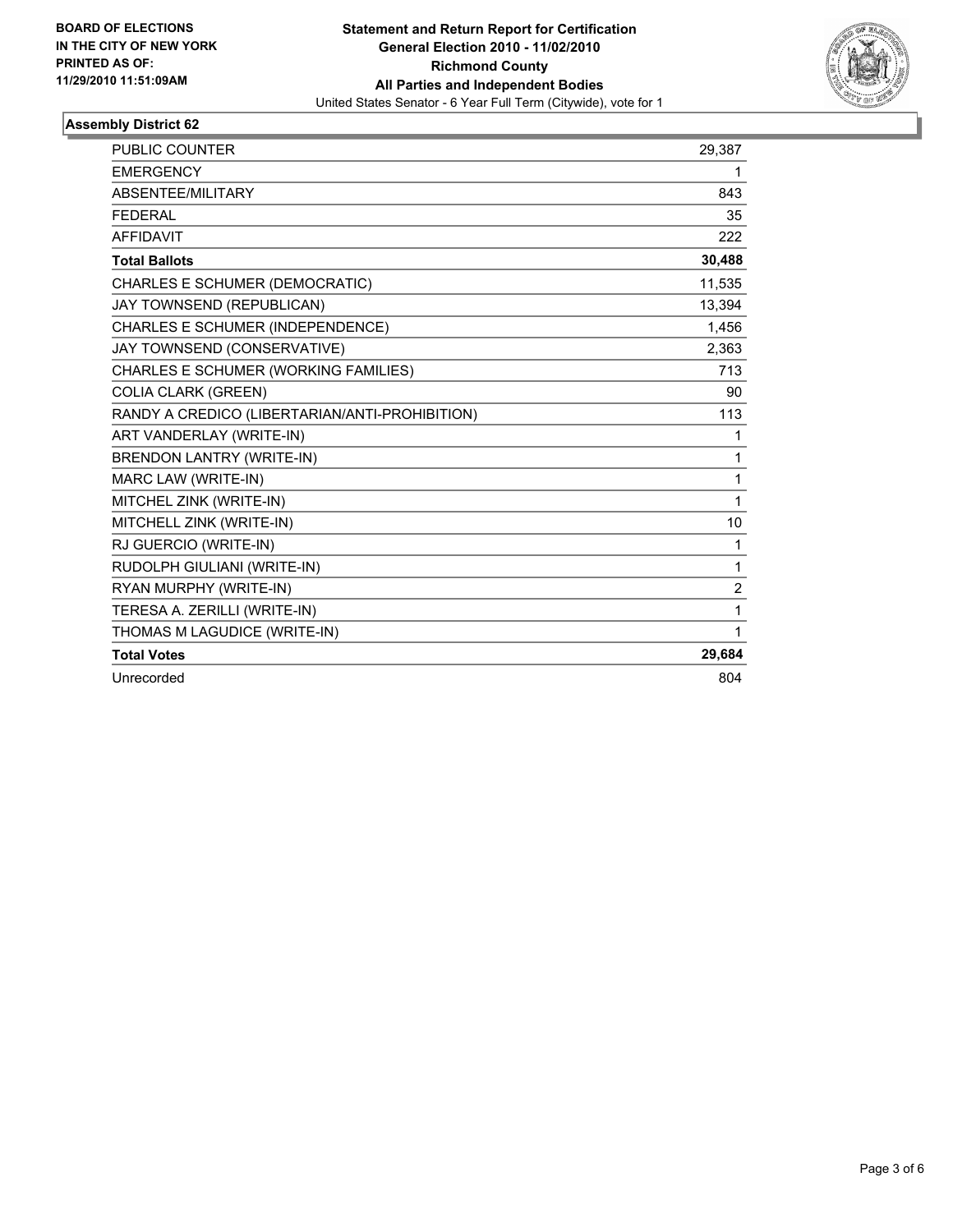

#### **Assembly District 63**

| <b>PUBLIC COUNTER</b>                          | 24,048 |
|------------------------------------------------|--------|
| <b>EMERGENCY</b>                               | 0      |
| ABSENTEE/MILITARY                              | 849    |
| <b>FEDERAL</b>                                 | 69     |
| <b>AFFIDAVIT</b>                               | 253    |
| <b>Total Ballots</b>                           | 25,219 |
| CHARLES E SCHUMER (DEMOCRATIC)                 | 13,153 |
| JAY TOWNSEND (REPUBLICAN)                      | 8,077  |
| CHARLES E SCHUMER (INDEPENDENCE)               | 985    |
| JAY TOWNSEND (CONSERVATIVE)                    | 1,290  |
| CHARLES E SCHUMER (WORKING FAMILIES)           | 714    |
| <b>COLIA CLARK (GREEN)</b>                     | 105    |
| RANDY A CREDICO (LIBERTARIAN/ANTI-PROHIBITION) | 100    |
| DENNIS CONRAD (WRITE-IN)                       | 1      |
| ELVIS ROSARIO (WRITE-IN)                       | 1      |
| <b>JOE DIOGUARDI (WRITE-IN)</b>                | 1      |
| JON STEWART (WRITE-IN)                         | 1      |
| MITCHELL ZINK (WRITE-IN)                       | 4      |
| MR. SPOK (WRITE-IN)                            | 1      |
| NO NAME (WRITE-IN)                             | 2      |
| <b>Total Votes</b>                             | 24,435 |
| Unrecorded                                     | 784    |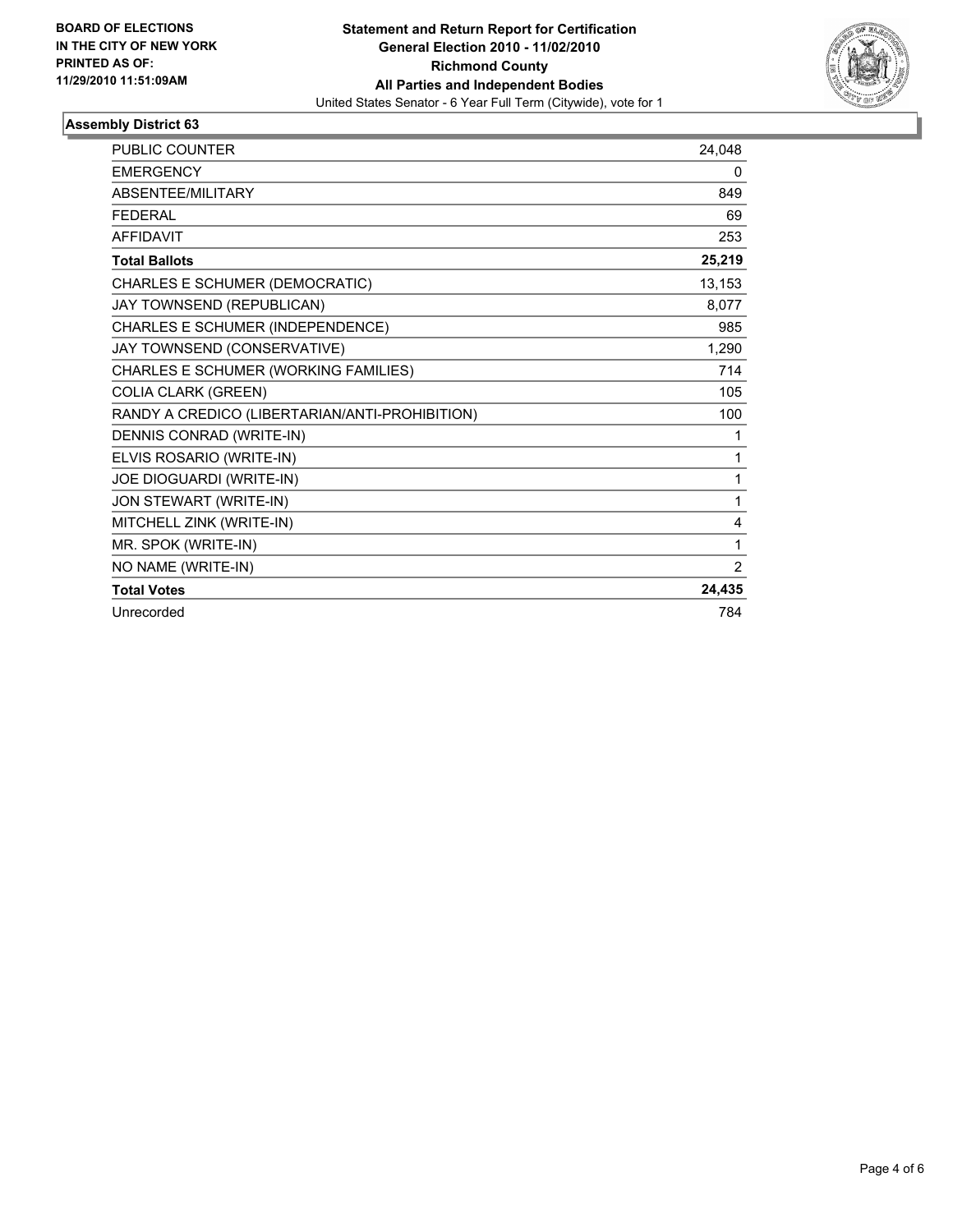

#### **Total for United States Senator - 6 Year Full Term (Citywide) - Richmond County**

| PUBLIC COUNTER                                 | 94,944      |
|------------------------------------------------|-------------|
| <b>EMERGENCY</b>                               | 1           |
| ABSENTEE/MILITARY                              | 3,229       |
| <b>FEDERAL</b>                                 | 204         |
| <b>AFFIDAVIT</b>                               | 990         |
| <b>Total Ballots</b>                           | 99,368      |
| CHARLES E SCHUMER (DEMOCRATIC)                 | 48,502      |
| JAY TOWNSEND (REPUBLICAN)                      | 33,242      |
| CHARLES E SCHUMER (INDEPENDENCE)               | 4,241       |
| JAY TOWNSEND (CONSERVATIVE)                    | 6,201       |
| CHARLES E SCHUMER (WORKING FAMILIES)           | 3,154       |
| <b>COLIA CLARK (GREEN)</b>                     | 457         |
| RANDY A CREDICO (LIBERTARIAN/ANTI-PROHIBITION) | 431         |
| ART VANDERLAY (WRITE-IN)                       | 1           |
| BRENDON LANTRY (WRITE-IN)                      | 1           |
| DENNIS CONRAD (WRITE-IN)                       | 1           |
| ELIZABETH CAMMARATA (WRITE-IN)                 | 1           |
| ELVIS ROSARIO (WRITE-IN)                       | 1           |
| ERIK MERMAGEN (WRITE-IN)                       | 1           |
| <b>GARY BERNSTEN (WRITE-IN)</b>                | 2           |
| <b>GARY SCHROEN (WRITE-IN)</b>                 | 1           |
| <b>GEORGE M CODD (WRITE-IN)</b>                | 1           |
| GERALD A DENARO (WRITE-IN)                     | 1           |
| HARPO MARX (WRITE-IN)                          | 1           |
| JOANTHAN ROSSI (WRITE-IN)                      | 1           |
| JOE DIOGUARDI (WRITE-IN)                       | 1           |
| JON STEWART (WRITE-IN)                         | 1           |
| JONATHAN ROSSI (WRITE-IN)                      | 1           |
| LORI SADDLER (WRITE-IN)                        | 1           |
| MARC LAW (WRITE-IN)                            | 1           |
| MARK ZINK (WRITE-IN)                           | 1           |
| MICHAEL EVANSKI (WRITE-IN)                     | $\mathbf 1$ |
| MICHELLE BRIGGS (WRITE-IN)                     | 1           |
| MITCHEL ZINK (WRITE-IN)                        | 1           |
| MITCHELL ZINK (WRITE-IN)                       | 14          |
| MR. SPOK (WRITE-IN)                            | 1           |
| NO NAME (WRITE-IN)                             | 5           |
| RJ GUERCIO (WRITE-IN)                          | 1           |
| RUDOLPH GIULIANI (WRITE-IN)                    | 1           |
| RYAN MURPHY (WRITE-IN)                         | 2           |
| TERESA A. ZERILLI (WRITE-IN)                   | 1           |
| THOMAS M LAGUDICE (WRITE-IN)                   | 1           |
| <b>Total Votes</b>                             | 96,276      |
| Unrecorded                                     | 3,092       |